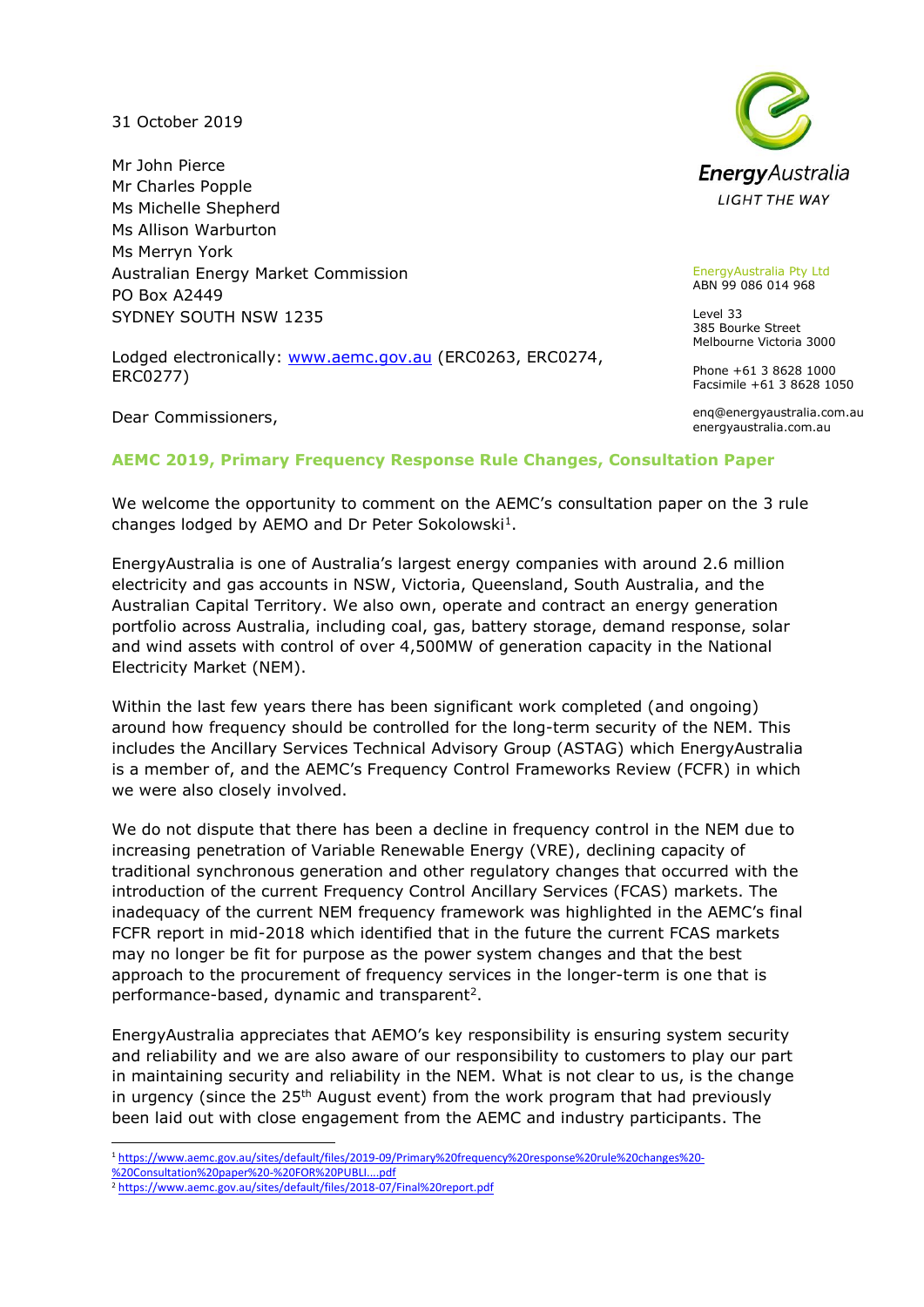events on the 25th of August 2018 which while being a serious power system event, do not justify mandating narrow band Primary Frequency Response (PFR) without further consideration of other associated impacts. The very recent work completed by Undrill<sup>3</sup> which presented new observations of frequency oscillations in the NEM has been used as further evidence by AEMO to justify the proposed changes. The concerns raised about observed oscillations within the Normal Frequency Operating Band (NFOB) is new to the industry and has not been raised previously, we consider that this phenomenon requires further analysis as at this time it is not clear if the proposed solution to mandate PFR would address these issues.

Before simply mandating PFR on all technical capable generators as proposed, both the AEMC and AEMO should seek to define the problem before enforcing this requirement. The first step should be requiring the Reliability Panel to make changes to the current Frequency Operating Standard (FOS)<sup>4</sup>, then changes to the current framework and markets can be developed to achieve these. It remains unclear to EnergyAustralia the number of generators (or MW's enabled) that are required to provide satisfactory PFR for the NEM. We are keen to work closely with AEMO and the AEMC to understand this issue in more detail and recommend that mainland primary frequency trials (as was the initial plan) would be valuable in providing more information on these questions.

We are also seriously concerned about the likely impact that mandating PFR on all generators will have on the current FCAS markets. The NEM is increasingly failing to value essential security services that were once provided as a by-product of energy but which the market is now increasingly struggling to deliver. Mandating the provision of PFR does not align with these challenges and appears contrary to recent public comments AEMO has made around valuing these security services<sup>5</sup>.

EnergyAustralia supports the notion that a market or incentive-based mechanism to procure the desired level PFR, whatever that level maybe, is the correct long-term solution for both the NEM and customers. As the NEM transitions to include more VRE it is essential that the current system security services that are provided as a by-product of energy are unbundled and separately valued to ensure an orderly transition. This was also highlighted by the Energy Security Board (ESB) in their post 2025 market design issues paper<sup>6</sup>.

If the AEMC decides to mandate PFR on all (or some) technical capable generators then consideration should be given to an appropriate compensation mechanism, for example the AEMC should consider utilising existing Non-Market Ancillary Service (NMAS) frameworks or a regulated payment to all generators (scheduled or semi-scheduled) which could be determined by the AER.

The remainder of this submission provides additional details on our views on the issues raised in the 3 rule changes.

<sup>4</sup>NER 4.4.1(b) requires AEMO to use its reasonable endeavours to ensure that the frequency operating standards … are achieved. <sup>5</sup> <https://www.afr.com/companies/energy/gulfs-emerge-on-electricity-market-overhaul-20190909-p52pgg>

<sup>6</sup> [http://www.coagenergycouncil.gov.au/sites/prod.energycouncil/files/publications/documents/EC%20-](http://www.coagenergycouncil.gov.au/sites/prod.energycouncil/files/publications/documents/EC%20-%20Post%202025%20Market%20Design%20Issues%20Paper%20-%2020190902_0.pdf)

[%20Post%202025%20Market%20Design%20Issues%20Paper%20-%2020190902\\_0.pdf](http://www.coagenergycouncil.gov.au/sites/prod.energycouncil/files/publications/documents/EC%20-%20Post%202025%20Market%20Design%20Issues%20Paper%20-%2020190902_0.pdf)

-

<sup>3</sup> [https://www.aemc.gov.au/sites/default/files/2019-08/International%20Expert%20Advice%20-](https://www.aemc.gov.au/sites/default/files/2019-08/International%20Expert%20Advice%20-%20Notes%20on%20frequency%20control.pdf) [%20Notes%20on%20frequency%20control.pdf](https://www.aemc.gov.au/sites/default/files/2019-08/International%20Expert%20Advice%20-%20Notes%20on%20frequency%20control.pdf)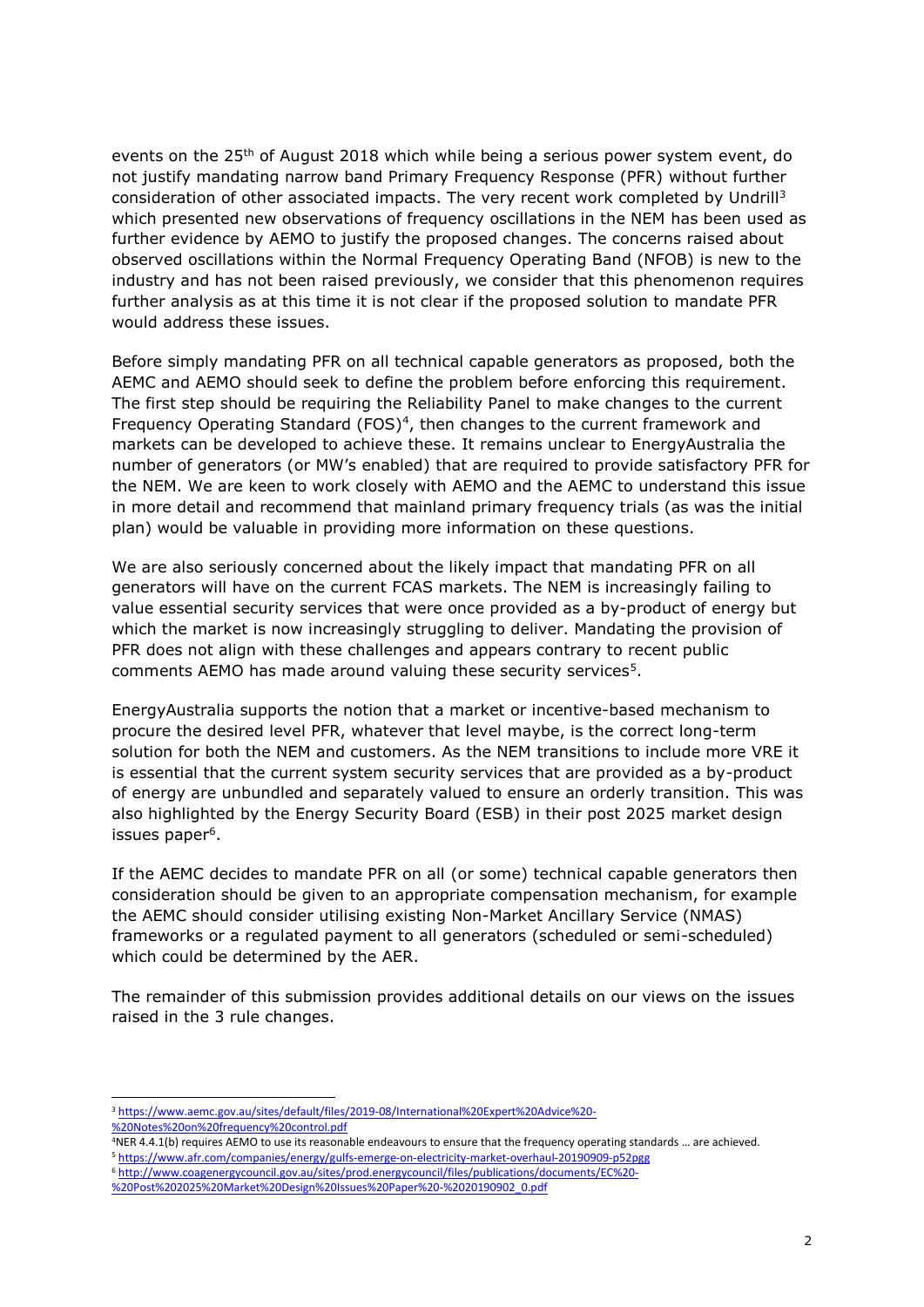If you would like to discuss this submission, please contact Georgina Snelling on 03 9976 8482, Georgina.Snelling@energyaustralia.com.au or Andrew Godfrey on 03 8628 1630, Andrew.Godfrey@energyaustralia.com.au.

Regards

# **Sarah Ogilvie**

Industry Regulation Leader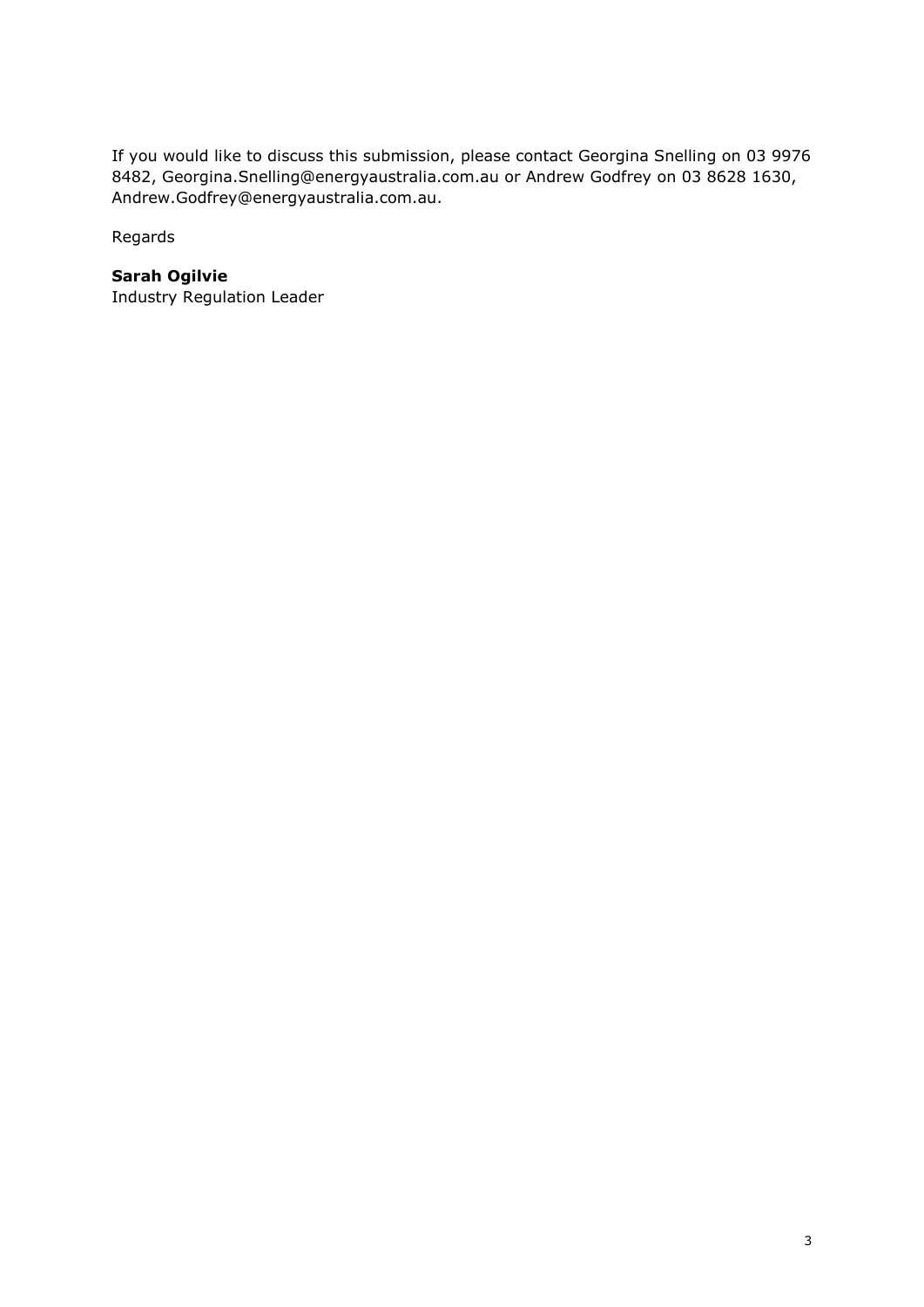## **1. The need for a solution**

EnergyAustralia has been constructively involved in ongoing work on NEM frequency control over the last few years through membership of the ASTAG, other industry forums and close engagement in the development of the FCFR culminating in the final report last year<sup>7</sup>. The FCFR final report highlighted that frequency performance under normal operating conditions has been deteriorating in recent times, but that AEMO advised that there was no immediate need to implement regulatory change to address the deterioration before the results of its short-term actions to understand the issues are known. Further, AEMO indicated that current tools are expected to be adequate to manage frequency performance in a manner consistent with the requirements of the frequency operating standard within this timeframe<sup>8</sup>.

While the results and conclusions of the FCFR final report published on the  $26<sup>th</sup>$  of July 2018 were relatively open ended, they did at least present a planned future pathway for frequency control in the NEM. This included immediate actions that AEMO should take to better understand the drivers of recently observed deterioration in frequency control and then subsequently address issues with the current regulatory and market arrangements for frequency control<sup>9</sup>. This included a review of the market ancillary services specification (MASS), the tuning of their Automatic Governor Control (AGC), investigating the need to increase the quantity of regulating FCAS on a static or dynamic basis, complete a trial of revised primary frequency control in the mainland building on experience from the Tasmanian trial, which were to all feed into the development of a future long term market solution to manage frequency in the NEM. This path of action was widely supported by the AEMC, Reliability Panel, AEMO and industry.

EnergyAustralia supported the work frequency work plan including the development of a mainland primary frequency trial to be co-ordinated by AEMO which would have provided learnings on the required and efficient amount of primary frequency control that is required in the NEM. The events of the  $25<sup>th</sup>$  of August effectively put a stop to the ongoing work that was occurring including the potential for a trial and has led to AEMO proposing the current mandatory rule

# **2. Urgency of required change**

The August 25th 2018 event has primarily been used as justification for the AEMO proposal of mandatory governor control. While this was a significant power system noncredible event which requires in depth analysis and learnings, the outcomes do not appear to provide direct evidence for expedited mandatory PFR. AEMO has made significant comparisons to previous separation events notably the  $28<sup>th</sup>$  of February 2008 and the more adverse frequency response including under frequency load shedding (UFLS) in the  $25<sup>th</sup>$  August event due to lower PFR available. We do not agree with all points raised in this analysis from  $AEMO<sup>10</sup>$ .

The power system conditions that resulted from this event in EnergyAustralia's view relate to resilience of the power system. Such events should be able to be managed

<sup>-</sup><sup>7</sup> <https://www.aemc.gov.au/sites/default/files/2018-07/Final%20report.pdf>

<sup>8</sup> Ibid, page iii

<sup>9</sup> Ibid, page 60

<sup>&</sup>lt;sup>10</sup> Please see the AEC submission for a more detailed discussion of the difference between these events.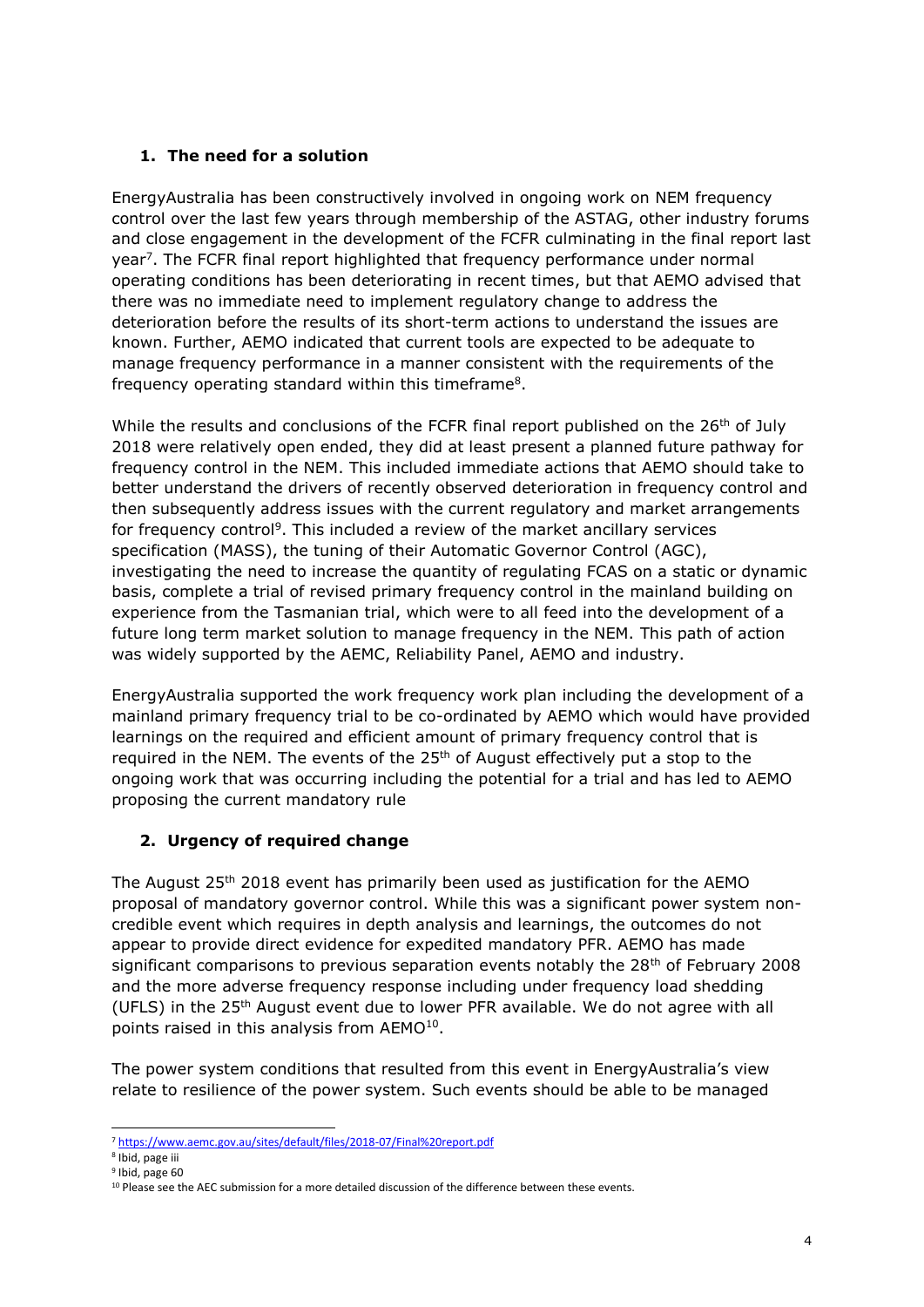using changes to current frameworks for example, changes to existing contingency FCAS requirements to include local regional enablement or introducing wider mandatory PFR outside of the current NFOB. We note that the current AEMC review of the South Australia black system is considering the resilience of the power system $^{11}$ .

Oscillations within the NFOB identified by Undrill in his recent report (that was commissioned by AEMO) has been used as further evidence to justify the proposed changes. These concerns/issues are new to the industry and have not been raised previously and given the short timeframe and qualitative nature of the report it appears prudent that this should be followed by more in-depth analysis to further understand the issue and identify potential solutions. Without adequate understanding of the exact nature of the issue there remains the risk that PFR as proposed does not address the problem or at its worst, further exacerbates the issue.

#### **3. Appropriate steps forward**

As operators of a number of large generating units EnergyAustralia is keen to continue to work with the AEMC and AEMO to attempt to determine appropriate steps forward to ensure appropriate PFR in the NEM.

EnergyAustralia remains supportive of mainland frequency trials (as was the previous intent from FCFR) to understand the PFR requirements that a market or new mechanism should then deliver. The AEC has recently taken steps to attempt re-establishment of a mainland trial which had co-operation of a number of AEC members and the AEMC, with the aim that this could improve frequency in the short term to address the current security concerns from AEMO while also providing additional data around number of generators that need to be enabled for PFR. This would then provide the AEMC with additional time to develop a more wholesome long-term market or incentive framework solution. We remain keen to work with AEMO and AEMC to ensure this can occur.

We appreciate that AEMO is increasingly having challenges maintaining the frequency to within the requirements of the FOS, although we note that recent more minor changes by AEMO have improved frequency control within the NFOB $^{12}$ . Before simply mandating PFR on all technical capable generators as proposed, both the AEMC and AEMO should seek to define the problem that is trying to be solved before progressing to a solution. The first step should be requiring the Reliability Panel to make changes to the current FOS<sup>13</sup> then changes to the current framework and markets can be developed to achieve these.

To EnergyAustralia there remains a number of unanswered questions from AEMO's rule change proposal including; whether  $\pm 0.015$ Hz (or  $\pm 0.025$ Hz) is a sensible deadband noting that these tight deadbands are unprecedented in Australia, the number of generators (or MW's enabled) that are required to provide satisfactory PFR for the NEM and what potential adverse outcomes may exist. We request the AEMC to encourage AEMO to provide more details or provide modelling results around these issues.

-

<sup>11</sup> <https://www.aemc.gov.au/news-centre/media-releases/south-australian-black-system-review>

<sup>12</sup> Figure 3.2[, https://www.aemc.gov.au/sites/default/files/2019-09/Primary%20frequency%20response%20rule%20changes%20-](https://www.aemc.gov.au/sites/default/files/2019-09/Primary%20frequency%20response%20rule%20changes%20-%20Consultation%20paper%20-%20FOR%20PUBLI..._0.pdf) [%20Consultation%20paper%20-%20FOR%20PUBLI...\\_0.pdf](https://www.aemc.gov.au/sites/default/files/2019-09/Primary%20frequency%20response%20rule%20changes%20-%20Consultation%20paper%20-%20FOR%20PUBLI..._0.pdf)

<sup>&</sup>lt;sup>13</sup>NER 4.4.1(b) requires AEMO to use its reasonable endeavours to ensure that the frequency operating standards ... are achieved.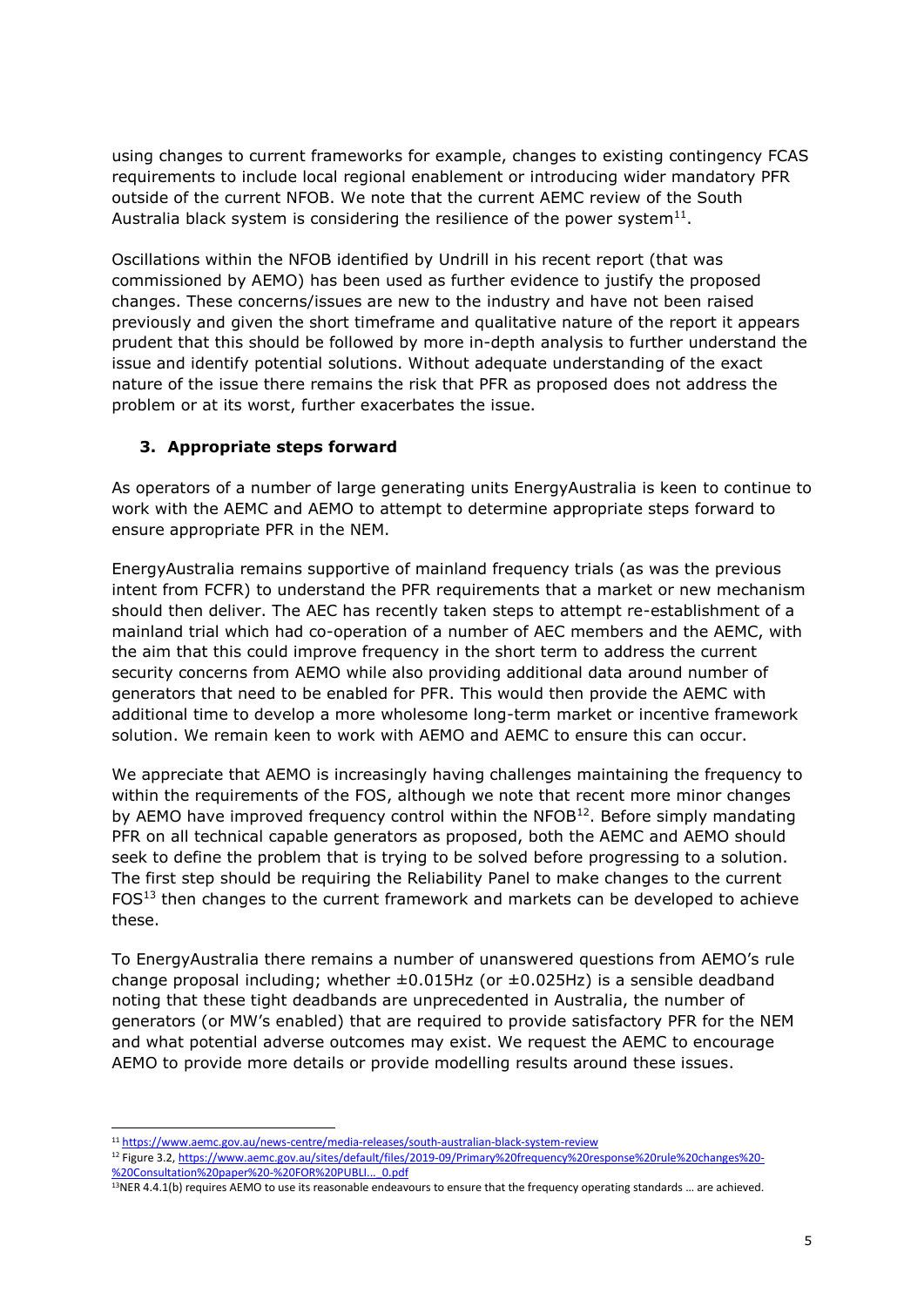EnergyAustralia supports the notion that a market or incentive-based mechanism to procure the desired level PFR, whatever that level maybe, is the correct long-term solution for both the NEM and customers. As the NEM transitions to include more VRE it is essential that the current system security services that are provided as a by-product of energy are unbundled and separately valued to ensure an orderly transition.

It would appear prudent for more minor changes to current frameworks to be implemented and these impacts understood before mandating PFR, including among others; continued changes to secondary control including FCAS regulating volumes, tuning of AEMO AGC system and some more minor changes to causer pays as proposed in ERC0263. AEMO also made a commitment last year to review the current MASS, this has not yet occurred.

## **4. Impacts on existing FCAS markets**

EnergyAustralia is very concerned about the likely impact on the current FCAS markets that the proposed mandated rule could have.

The current FCAS market arrangements and continued uptake of controllable governors in more recent years has enable participants to signal their marginal cost of providing frequency services through their offers to AEMO's NEM Dispatch Engine (NEMDE). Mandating a tight deadband on all technically capable units (both scheduled and semischeduled) means that a participant will be required to have their governor responding, regardless of their willingness to participate in FCAS markets and therefore effectively reduces the marginal cost (or opportunity cost) of providing these services to zero. This is likely to have a serious impact on participant offers to NEMDE and subsequently a large impact on the FCAS bid stack and price.

AEMO is aware of this impact and has appeared to represent this as a benefit. We disagree. The NEM is increasingly failing to deliver essential system security services (which AEMO and other market bodies have previously acknowledged) that were once provided as a by-product of energy deliver. Mandating the provision of PFR is contrary to these challenges and risks removing market signals such as FCAS that have increasingly been used by emerging technologies (for example, batteries) as a key revenue stream to establish business cases.

We note that AEMO is increasingly focussed on the role that distributed energy resources (DER) is able to play in the energy transition including their large work program on DER and Virtual Power Plants trials (VPPs)<sup>14</sup>. Significant recent work has been completed on DER participation in FCAS markets and these changes risk these value streams and continued innovation<sup>15</sup>.

#### **5. Implementation and exemptions**

It remains unclear how the proposed changes (if made) would be co-ordinated and implemented across the generation fleet. Due to the proposed tight dead bands there will be significant first mover disadvantage to the first few major plants to implement

<sup>-</sup><sup>14</sup> <https://www.aemo.com.au/Electricity/National-Electricity-Market-NEM/DER-program>

<sup>15</sup> [https://www.aemo.com.au/-/media/Files/Electricity/NEM/DER/2019/VPP-Demonstrations/NEM-VPP-Demonstrations\\_Final-Design.pdf](https://www.aemo.com.au/-/media/Files/Electricity/NEM/DER/2019/VPP-Demonstrations/NEM-VPP-Demonstrations_Final-Design.pdf)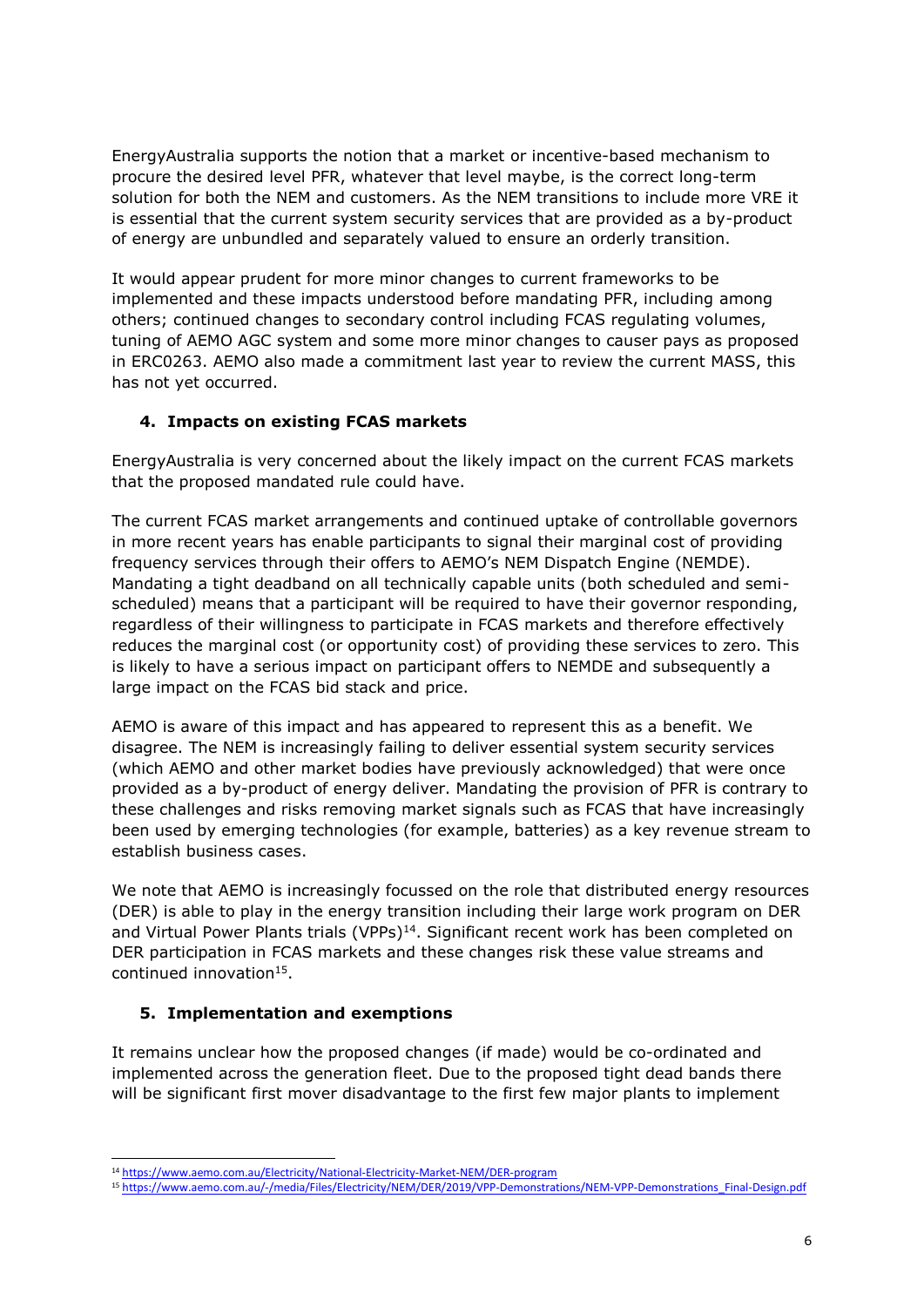this change. AEMO's Primary Frequency Response Requirements (PFRR) document provides no details around how AEMO would manage implementation<sup>16</sup>.

The PFRR in its current form gives AEMO total control over what constitutes an uneconomic change to meet the mandatory requirements. We have concerns that depending on the technology, age of plant and final PFRR that there could also be significant costs (from a market exposure sense) incurred from major outages of generating units to make the required changes. As currently drafted, it appears that the compensation arrangements do not cover such risks and we would encourage this to be further considered by the AEMC.

It has also been indicated by AEMO that the exemption framework may be used so as not every generating unit would be required to meet all the technical requirements if they would adversely impact system security<sup>17</sup>. This apparent treatment raises further questions around the selection of such a tight deadband and whether AEMO has sufficient understanding of the impacts on the power system.

We appreciate the clarity that has been provided from AEMO<sup>18</sup> around how the testing of any implemented changes for mandatory PFR would be completed, particularly around testing of plant with mechanical governors.

## **6. Headroom**

The AEMO rule change does not mandate any requirement to maintain headroom or stored energy to provide PFR. This indicates that any actual delivery of PFR relies on the sheer chance that there is stored energy available across generating units. It is unclear how this provides any confidence to AEMO around improving PFR. AEMO has indicated that they will rely on the existing contingency markets to provide headroom which means those enabled for FCAS are likely to baring the brunt of any PFR requirement creating further FCAS market distortions.

AEMO should only have true confidence in PFR if it can rely on stored energy (or headroom) which naturally lends itself, ideally, to any response being co-optimised with the current energy market.

## **7. Treatment of emerging technologies**

EnergyAustralia asks for clarity around the treatment of emerging technologies such as grid scale batteries if AEMO's proposed changes were to be made. Current regulatory arrangements require a battery to register as both a scheduled generator and scheduled load<sup>19</sup> but as drafted the mandatory PFR would capture the scheduled generator component of the battery only.

#### **8. Changes to incentives and causer pays**

<sup>-</sup><sup>16</sup> [https://www.aemc.gov.au/sites/default/files/2019-10/AEMO%20-](https://www.aemc.gov.au/sites/default/files/2019-10/AEMO%20-%20Primary%20frequency%20response%20requirements%20V1.1%20-%20markup.PDF)

[<sup>%20</sup>Primary%20frequency%20response%20requirements%20V1.1%20-%20markup.PDF](https://www.aemc.gov.au/sites/default/files/2019-10/AEMO%20-%20Primary%20frequency%20response%20requirements%20V1.1%20-%20markup.PDF)

<sup>17</sup> Page 9[, https://www.aemc.gov.au/sites/default/files/2019-10/AEMO%20-](https://www.aemc.gov.au/sites/default/files/2019-10/AEMO%20-%20Primary%20frequency%20response%20requirements%20V1.1%20-%20markup.PDF)

[<sup>%20</sup>Primary%20frequency%20response%20requirements%20V1.1%20-%20markup.PDF](https://www.aemc.gov.au/sites/default/files/2019-10/AEMO%20-%20Primary%20frequency%20response%20requirements%20V1.1%20-%20markup.PDF)

<sup>&</sup>lt;sup>18</sup> In their revised PFRR document published on AEMC consultation page.

<sup>&</sup>lt;sup>19</sup> We note that AEMO has recently lodged a rule around integration energy storage systems in the NEM[. https://www.aemc.gov.au/rule](https://www.aemc.gov.au/rule-changes/integrating-energy-storage-systems-nem)[changes/integrating-energy-storage-systems-nem](https://www.aemc.gov.au/rule-changes/integrating-energy-storage-systems-nem)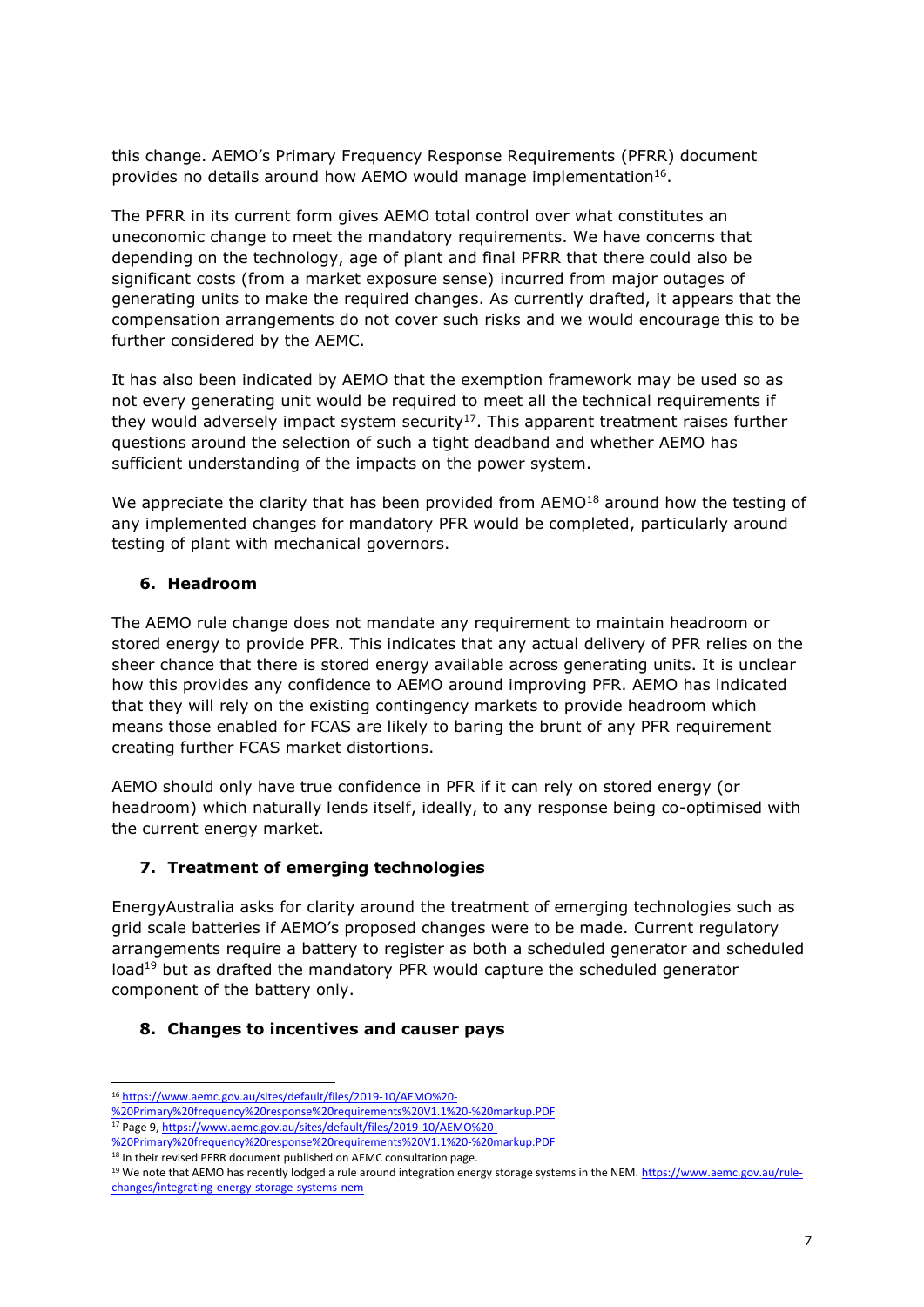EnergyAustralia supports the change outlined in the AEMO rule change (ERC0263) which clarifies<sup>20</sup> that generators will not be seen as non-conforming with dispatch instructions if they are operating in frequency response mode.

We do not support the additional changes as proposed in the AEMO rule change (ERC0263) which exempts generators for the entirety of the causer pays calculation if they operate their plant in a frequency response mode in accordance with the settings in the causer pays procedures. The current causer pays framework already excludes a generator (both scheduled and semi scheduled) from the causer pays calculation in a dispatch interval if its dispatch is helping to restore power system frequency. This already provides an incentive for generators to support PFR and this has become increasingly important as more intermittent generation has entered the NEM. The proposed change by AEMO appears to incentivise an action which in fact AEMO is keen to mandate in their other rule (ERC0277), an apparent redundant requirement. It also does not differentiate between the quality of PFR that would be required across different technologies which further undervalues better delivery of PFR which should increase system security. For example, it would treat an intermittent generator which may only be able to respond in one direction the same as a battery which is able to provide a precise response in both directions. These changes would effectively severely blunt the signal that the causer pays procedure creates, contrary to good long-term outcomes for the NEM.

The rule change also appears to reward (or at the very least excuse) a generator from any exposure to causer pays if they were to trip or unable to follow their targets. This does not appear to be logical as they would of in fact caused a deviation from their reference dispatch trajectory assigning the causer pays costs to other not at fault generators.

## **9. Other short-term solutions**

If a frequency trial is unable to be completed and the AEMC feels compelled to make immediate changes to the current provision of frequency control in the NEM, then EnergyAustralia urges that a mandatory requirement should not be seen as the only potential option.

AEMO has indicated that they likely only require PFR from around a third of generation capacity in the NEM to, this was also supported by findings in the Undrill report<sup>21</sup>. This again is an indication that mandating PFR across all generators is unneeded and inefficient and will likely increase costs in the NEM and therefore to consumers. The requirements that not all generator provide PFR lends itself to the potential to using existing competitive frameworks that exist in the NEM to procure NMAS. AEMO could procure sufficient PFR from generators that would be obliged to deliver this service through contractual arrangements, similar to how other non-market services are procured such as System Restart Ancillary Services (SRAS).

If it is decided that a mandatory approach is required on all capable scheduled and semischeduled generators, then the AEMC should consider some regulated payment to cover

-

<sup>20</sup> AEMO proposes changes to NER clauses 4.9.4 and 4.9.8.

<sup>21</sup> [https://www.aemc.gov.au/sites/default/files/2019-08/International%20Expert%20Advice%20-](https://www.aemc.gov.au/sites/default/files/2019-08/International%20Expert%20Advice%20-%20Notes%20on%20frequency%20control.pdf)

[<sup>%20</sup>Notes%20on%20frequency%20control.pdf](https://www.aemc.gov.au/sites/default/files/2019-08/International%20Expert%20Advice%20-%20Notes%20on%20frequency%20control.pdf)